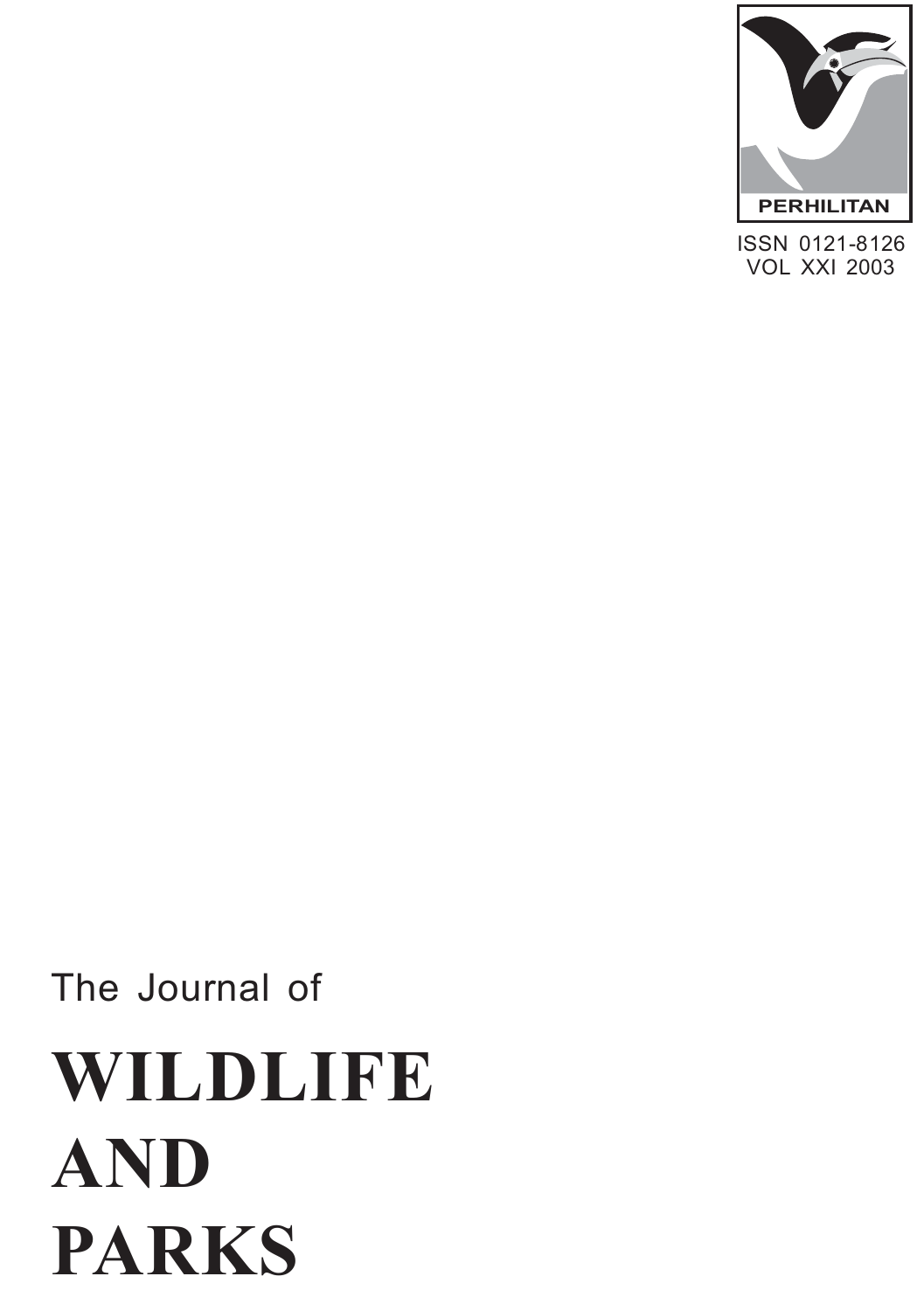**Journal of Wildlife and Parks Vol 21 (2003) ISSN 0121 - 8126**

## **CONTENTS**

|                                                                                                                                                                                     | Page      |
|-------------------------------------------------------------------------------------------------------------------------------------------------------------------------------------|-----------|
| Salman Saaban and Nasharuddin Othman<br>A preliminary study on disturbance cases by elephants (Elephas maximus)<br>in the state of Johor                                            | $1 - 11$  |
| Abdul Kadir Abu Hashim and Hasdi Hassan<br>Distribution of the Malayan tapir (Tapirus indicus) in Peninsular Malaysia:<br>Preliminary result                                        | $13-19$   |
| Dennis Ten Choon Yung<br>Gaur Restocking: Perception of indigenous people on the Gaur Restocking<br>Programme at Krau Wildlife Reserve                                              | $21 - 28$ |
| Kae Kawanishi, Siti Hawa Yatim, Abdul Kadir Abu Hashim and<br>Rahmat Topani<br>Distribution and potential population size of the tiger in Peninsular Malaysia                       | 29-50     |
| Mogana Sundram, Azman Sulaiman and Zainal Zahari Zainuddin<br>Cicada fauna (Homoptera: Cicadoidea) of Kuala Koh, Kelantan and<br>Kuala Kenyam, Pahang in Taman Negara National Park | $51 - 55$ |
| <b>Badrul Munir Md-Zain and Lee Chia Nee</b><br>Some qualitative aspects of unique daily behaviour of semi-wild<br>Bornean Orang Utan                                               | $57-65$   |
| Mogana Sundram and Yusoff Sharif<br>A preliminary checklist of insects collected at Pelagat Forest Reserve,<br>Bukit Marak, Besut, Terengganu                                       | 67-71     |
| Tuck Y. Chin<br>The "Eco" equation of ecotourism in Malaysia                                                                                                                        | 73-92     |
| Noor Azlin Y., Philip, E. and Mew Im, C.<br>Impacts of recreation activities on Elateriospermum tapos in a newly<br>developed campsite at Forest Research Institute Malaysia        | 93-97     |
| Noor Azlin Y. and Syamsul H. M. A.<br>Monitoring visitor satisfaction of the canopy walkway experience:<br>Some implications of the effects of reduced personnel                    | 99-102    |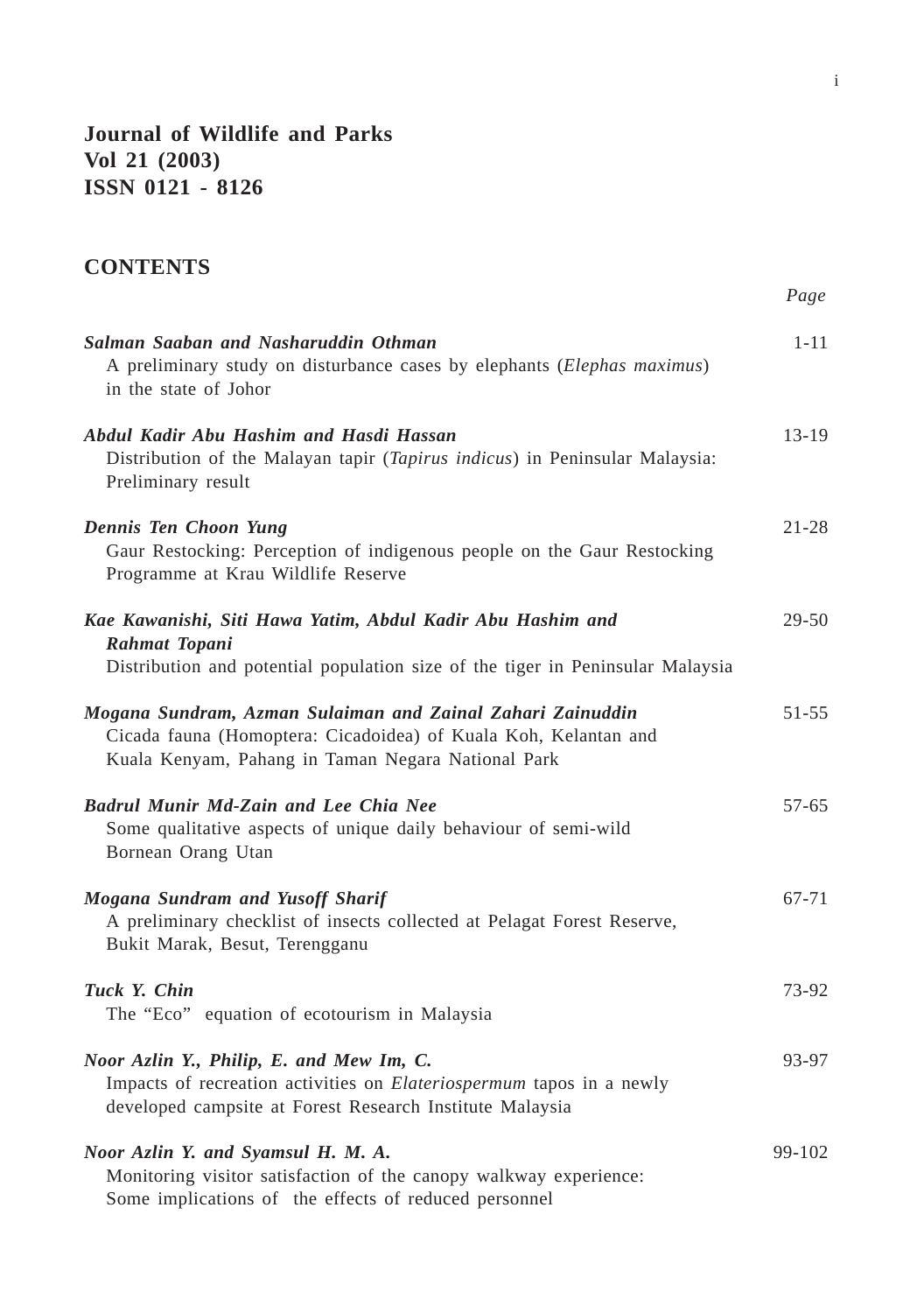## **RESEARCH NOTES**

| Badrul Azhar Md. Shariff<br>The trend of tiger-human conflicts in Peninsular Malaysia from<br>1991 and 2003                                                 | 103-109 |
|-------------------------------------------------------------------------------------------------------------------------------------------------------------|---------|
| Hasdi Hassan @ Asang and Siti Hawa Yatim<br>Sighting of Great Hornbill (Buceros bicornis) at Gunung Raya,<br>Pulau Langkawi                                 | 111-112 |
| Shahrul Anuar M. S., Nurul 'Ain E., Nor Zalipah M. and Mark Rayan D.<br>Notes on understorey bat species of Gunung Jerai Permanent Forest<br>Reserve, Kedah | 113-117 |